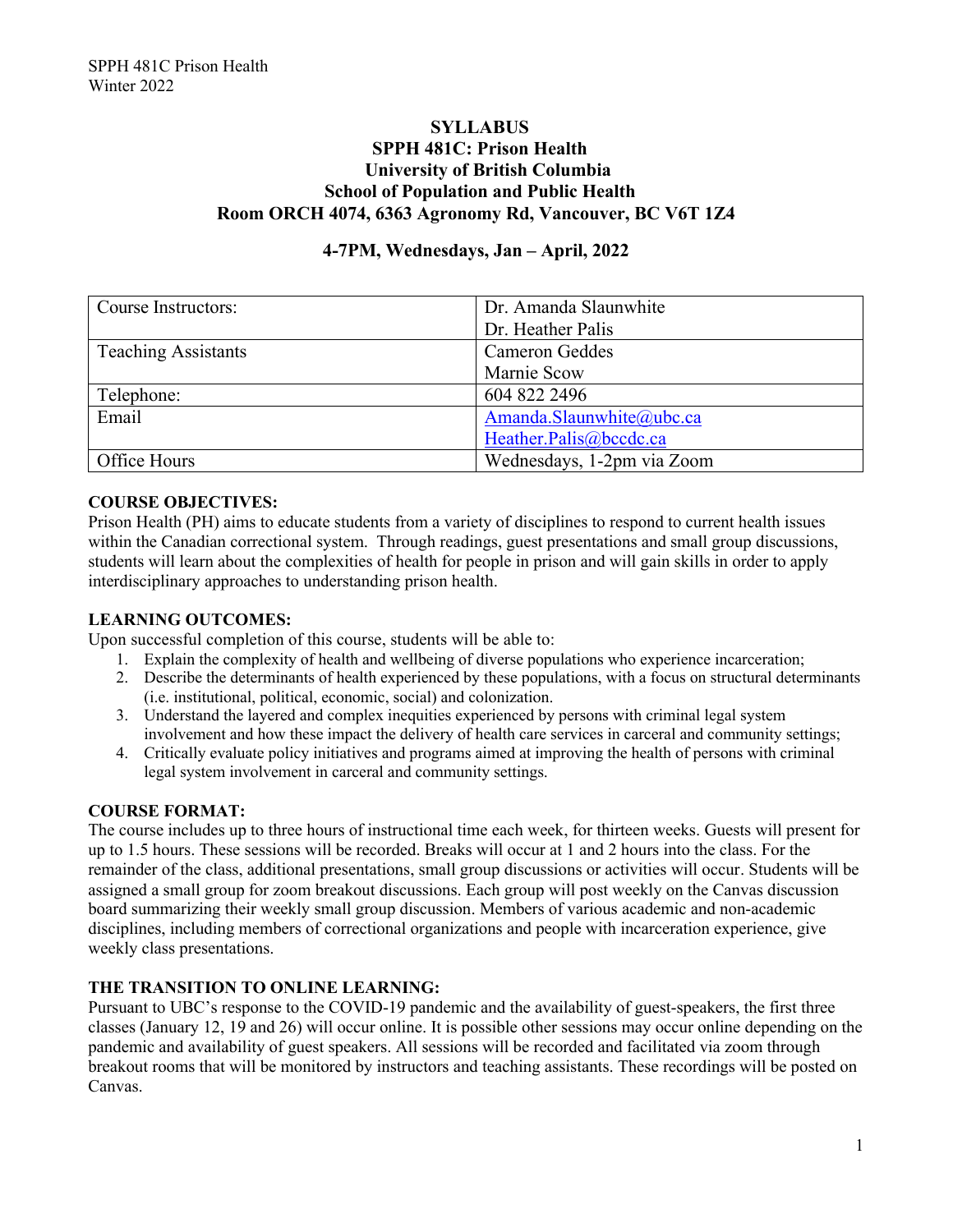### **ZOOM BEST PRACTICES**:

The weekly zoom sessions will be recorded. If you prefer not to have any identifying information (name) displayed, please change your zoom name to a nickname and share your nickname on the Canvas introduction. Please include pronouns in your Canvas profile and in your zoom name. For engagement, we ask that you keep your camera on as much as possible, especially in the small breakout rooms, and keep yourself on mute except when you are speaking.

We suggest the following practices for class engagement, which will be reviewed and revised with class input:

- 1) Respectful space
- 2) Being present
- 3) Equitable participation
- 4) Judgement free space

Further information on zoom including FAQs and support are available to students here: https://lthub.ubc.ca/guides/zoom-student-guide/

## **COURSE REQUIREMENTS:**

There are no specific pre-requisites for this course. Prison Health is a high-level  $4<sup>th</sup>$  year undergraduate course, open to students of all disciplines. This course is also open to graduate students of various disciplines, with permission of the instructors.

## **ASSESSMENT, EVALUATION, AND GRADING:**

#### **Attendance (10% of course grade)**

Attendance of the 3-hour class is mandatory and is considered as part of participation grade (i.e. 10% of the course grade for attendance). In the context of COVID-19 we understand it may not always be possible to attend in person. If you will not be able to make it to class due to self-isolation or illness please let us know. You will be able to make up your participation grade by posting on the discussion board.

#### **Participation (25% of the course grade)**

An additional 25% of the course grade for participation. This will be assessed through your engagement in the full class discussions, and in small groups and your group's weekly discussion board posts (one member of each group will make a post each week summarizing your small group breakout discussion). You will complete a peer assessment in the last week of class. Your peers' assessment of your participation will be worth 10% of your participation grade.

### **Commentary (20% of the course grade)**

A commentary is a piece of scholarly writing that takes a position, and brings forth evidence to support that position. Commentaries discuss controversial clinical or health care policy concerns. Commentaries are structured with headings outlining the content of the presented information with a clear conclusion. You will write a commentary on a current public health issue relating to COVID-19 and prisons. There are a variety of ways COVID-19 has impacted people who are incarcerated (consider vaccination, physical distancing protocols, limited visits from family friends, limited socializing, isolation, access to PPE, etc.) You will be expected to frame the commentary from a public health perspective, with reference to social determinants of health. You will see posted examples of commentaries posted on Canvas. The commentary should be a maximum of 750 words with a maximum of 10 references.

## **Final Report (45%): Outline: 10%; Final Report: 35%**

You will submit one paper over the course of the semester that is based tangentially or directly on any one of the weeks' topics. Your paper should either explore a gap that you have identified in the literature or should examine a theme that was not examined in detail during the course. You can choose any topic that represents a